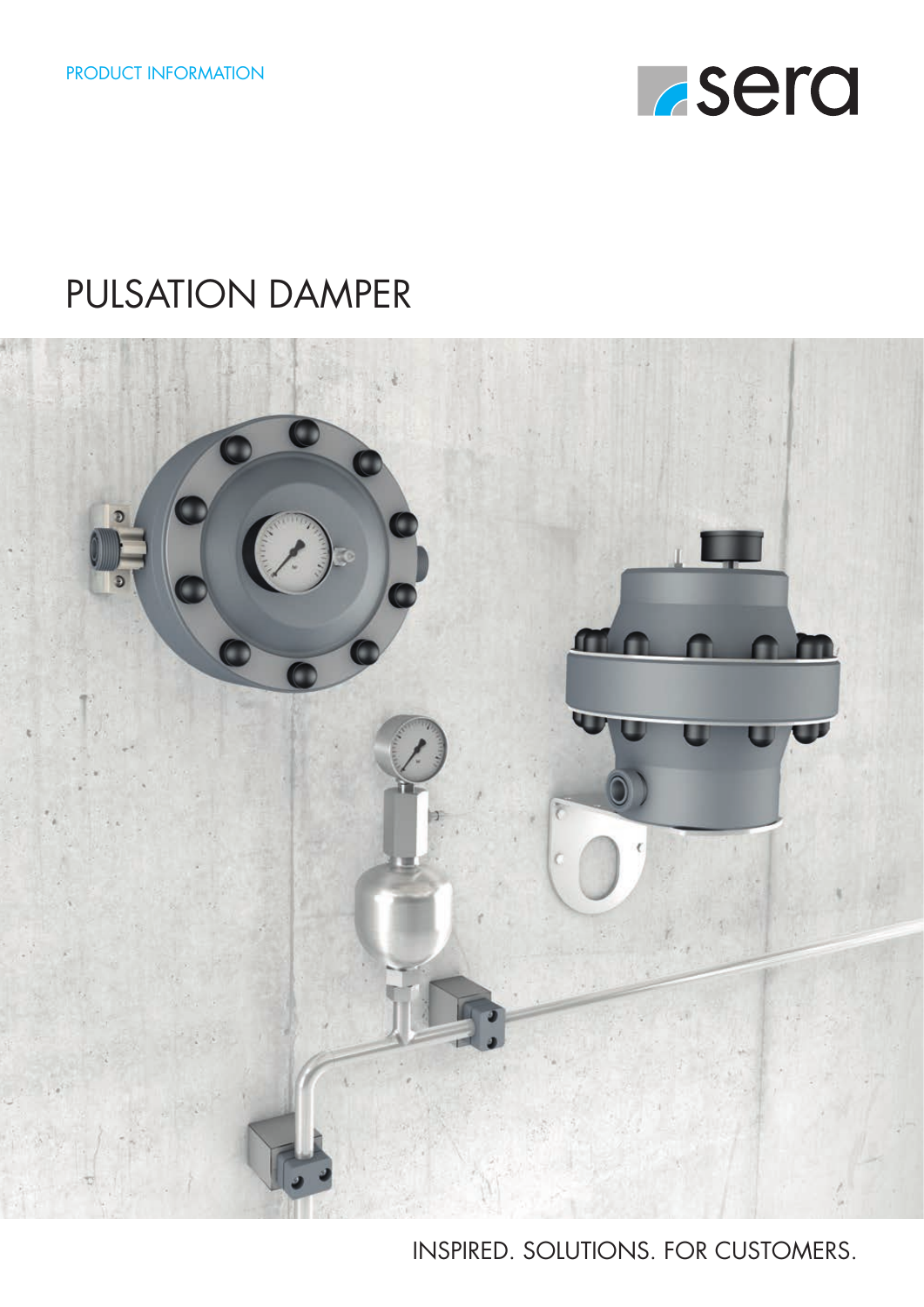### PULSATION DAMPER

sera diaphragm pulsation dampers are crucial to the safety of dosing units with oscillating positive displacement pumps. By reducing the acceleration pressure of the medium, they ensure a constant pump capacity while also protecting pipes and other components from overpressure. Installing a pulsation damper makes it possible for multiple pumps to be connected together, and avoids damage caused by vibration and associated interference.

#### RANGE OF APPLICATIONS

Fluid media with corrosive, malodorous, radioactive, flammable, viscous or toxic properties.

#### DESIGN

sera diaphragm pulsation dampers have a diaphragm which separates the gas cushion (yellow) from the medium (blue), preventing absorption and discharge.

### INSTALLATION

The pulsation damper should be installed right next to the dosing pump, either in a branch line or fitted directly into the dosing pipe, depending on the model of pulsation damper.

#### ADVANTAGES AT A GLANCE

- Ease of use
- Low maintenance
- Long service life
- Any installation position
- Vibration and noise damping

### HOW IT WORKS

Pressure from the gas cushion (yellow) dampens the diaphragm movement, which corresponds to the pulsation of the medium. This allows the pulsation to be reduced and an even flow rate to be achieved.

| Operating conditions $2)$                                            |       |     |                   |       |       |
|----------------------------------------------------------------------|-------|-----|-------------------|-------|-------|
| Min. temperature (for water)                                         |       |     |                   |       |       |
| Max. temperature (for water)                                         |       |     | $+20$             | $+30$ | $+40$ |
| Max. permissible operating pressure <sup>1)</sup> PP                 |       | bar | 10                |       |       |
| Max. permissible operating pressure 1)                               | PVC-U | bar | $\overline{1}$ () |       |       |
| Max. permissible operating pressure <sup>1)</sup> PVDF <sup>2)</sup> |       | bar |                   |       |       |

<sup>1)</sup> within temperature range

2) not for 810.1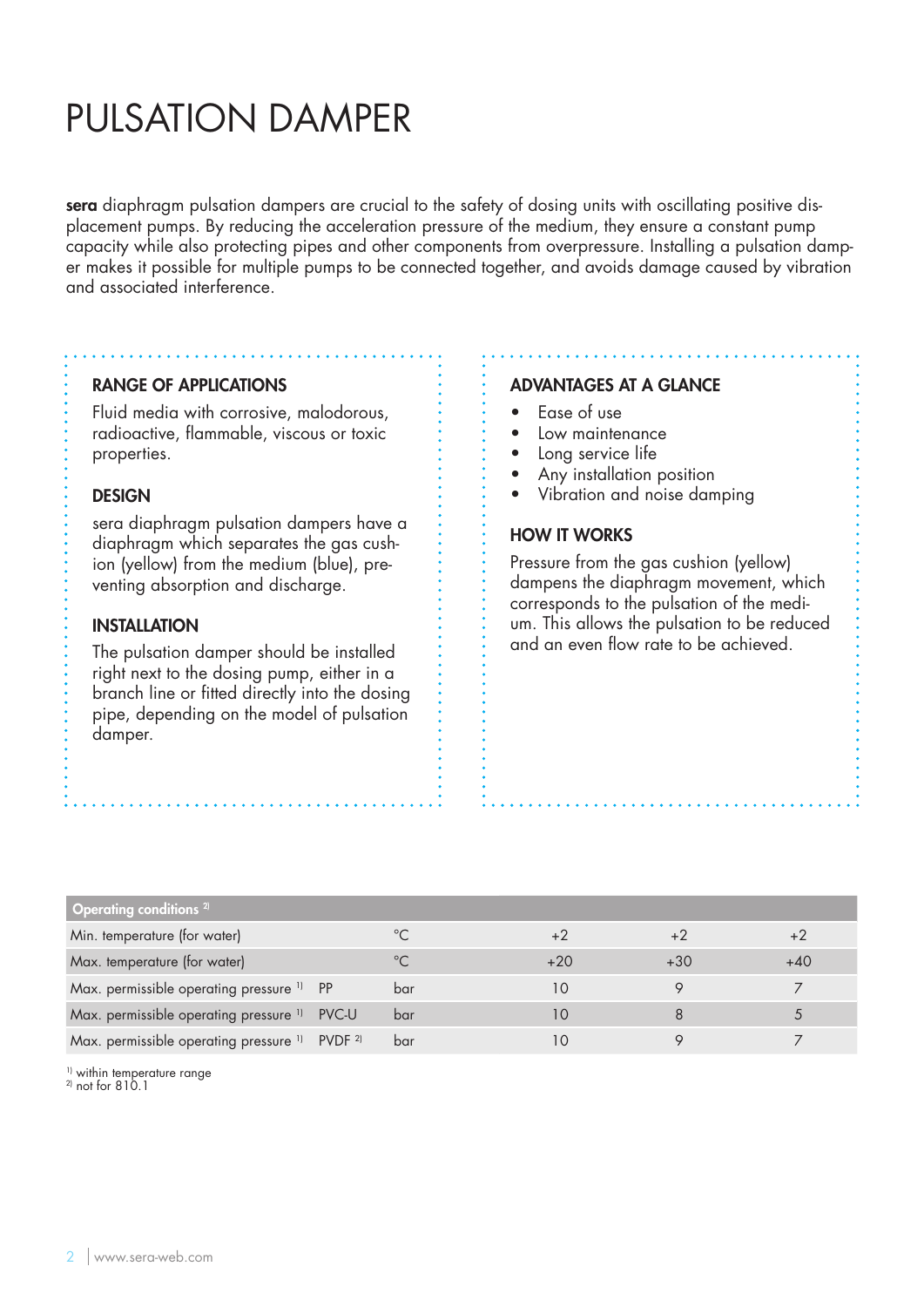# TECHNICAL SPECIFICATIONS / DIMENSIONS

|                                     |                      |       |     | 713.1 |     |
|-------------------------------------|----------------------|-------|-----|-------|-----|
| Nominal width                       |                      | DN    | 15  | 20    | 25  |
| Max. permissible operating pressure |                      | bar   | 10  | 10    | 10  |
| Content                             |                      | Litre | 3   | 3     | 3   |
| Weight <sup>2)</sup>                |                      |       |     |       |     |
| Empty weight                        | PP                   | kg    | 6,5 | 6,5   | 6,5 |
| Empty weight                        | PVC-U                | kg    | 9,0 | 9,0   | 9,0 |
| Empty weight                        | $PVDF$ <sup>1)</sup> | kg    | 9,0 | 9,0   | 9,0 |

1) Upper part made of PVC-U

<sup>2)</sup> Standard design (threaded connector)





| 15             | 20              | 25         |
|----------------|-----------------|------------|
| G <sub>1</sub> | $G1\frac{1}{4}$ | $G1$ $V_2$ |
| 213            | 207             | 235        |
| 263            | 215             | 243        |
| 255            | 215             | 243        |
|                | 713.1           |            |
| 15             | 20              | 25         |
| 95             | 105             | 115        |
| 65             | 75              | 85         |
| 285            | 285             | 285        |
| 285            | 285             | 285        |
|                |                 | 713.1      |

(Dimensions in mm) 2) Upper part made of PVC-U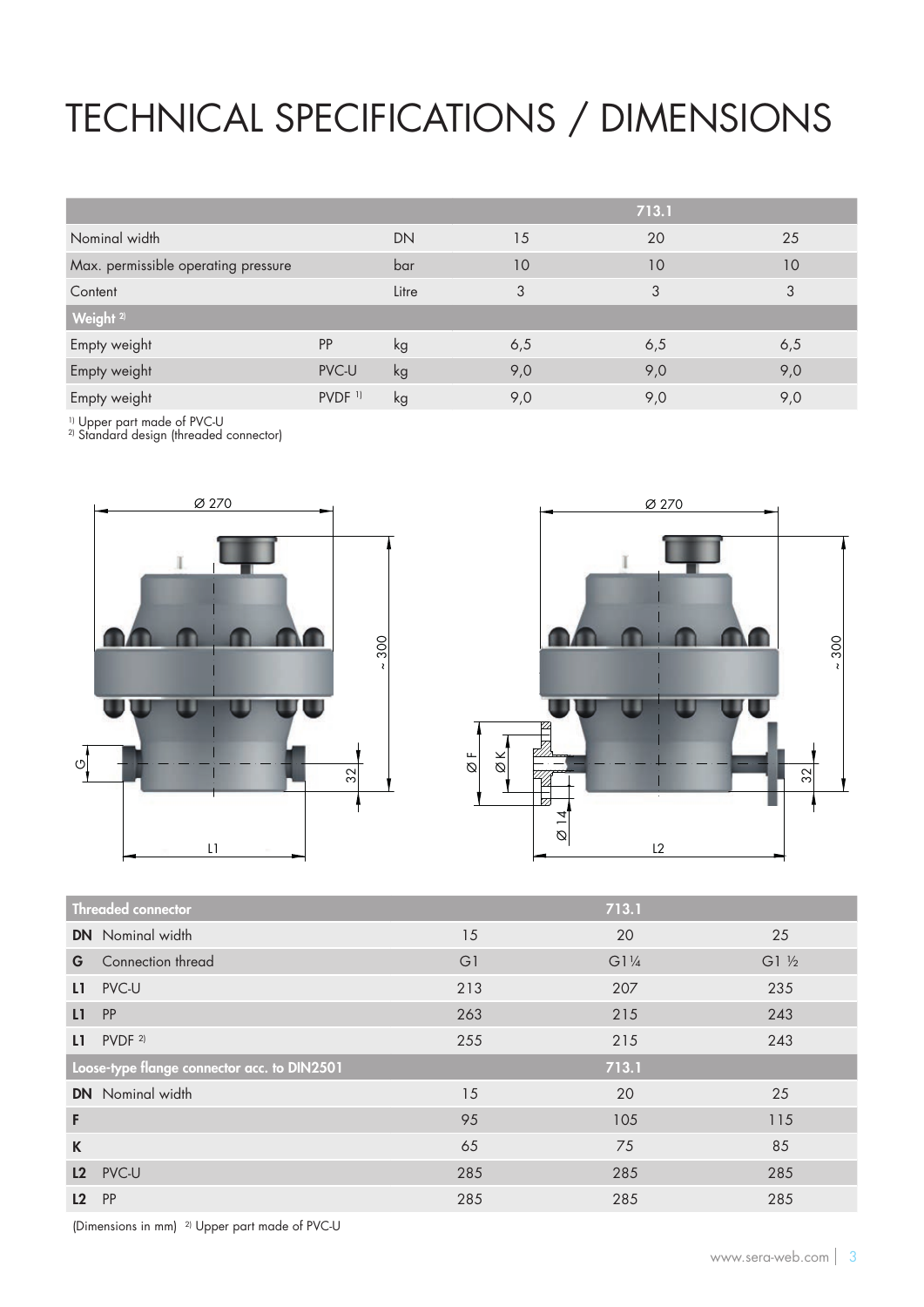## TECHNICAL SPECIFICATIONS / DIMENSIONS

|                                     |                      |       | 720.1 | 721.2 | 722.1 | 723.1 |
|-------------------------------------|----------------------|-------|-------|-------|-------|-------|
| Nominal width                       |                      | DN    | 5     | 10    | 15    | 20    |
| Max. permissible operation pressure |                      | bar   | 10    | 10    | 10    | 10    |
| Content                             |                      | Litre | 0,025 | 0,14  | 0,32  | 0,86  |
| Weight                              |                      |       |       |       |       |       |
| Empty weight                        | <b>PP</b>            | kg    | 0,9   | 3,5   | 5,0   | 8,0   |
| Empty weight                        | PVC-U                | kg    | 0,9   | 4,5   | 6,5   | 11,5  |
| Empty weight                        | $PVDF$ <sup>1)</sup> | kg    | 1,0   | 5,0   | 7,0   | 13,0  |

1) Upper part made of PVC-U



|              |                         | 720.1          | 721.2                         | 722.1 | 723.1           |
|--------------|-------------------------|----------------|-------------------------------|-------|-----------------|
|              | <b>DN</b> Nominal width | 5              | 10                            | 15    | 20              |
| G            | Connection thread       | $G\frac{1}{2}$ | G <sup>3</sup> / <sub>4</sub> | G1    | $G1\frac{1}{4}$ |
| D            |                         | 100            | 180                           | 222   | 280             |
| H            |                         | 115            | 165                           | 180   | 211             |
| $\mathsf{h}$ |                         | ---            | 45                            | 48    | 46              |
| L            |                         |                | 250                           | 292   | 330             |
|              |                         |                |                               |       |                 |

(Dimensions in mm)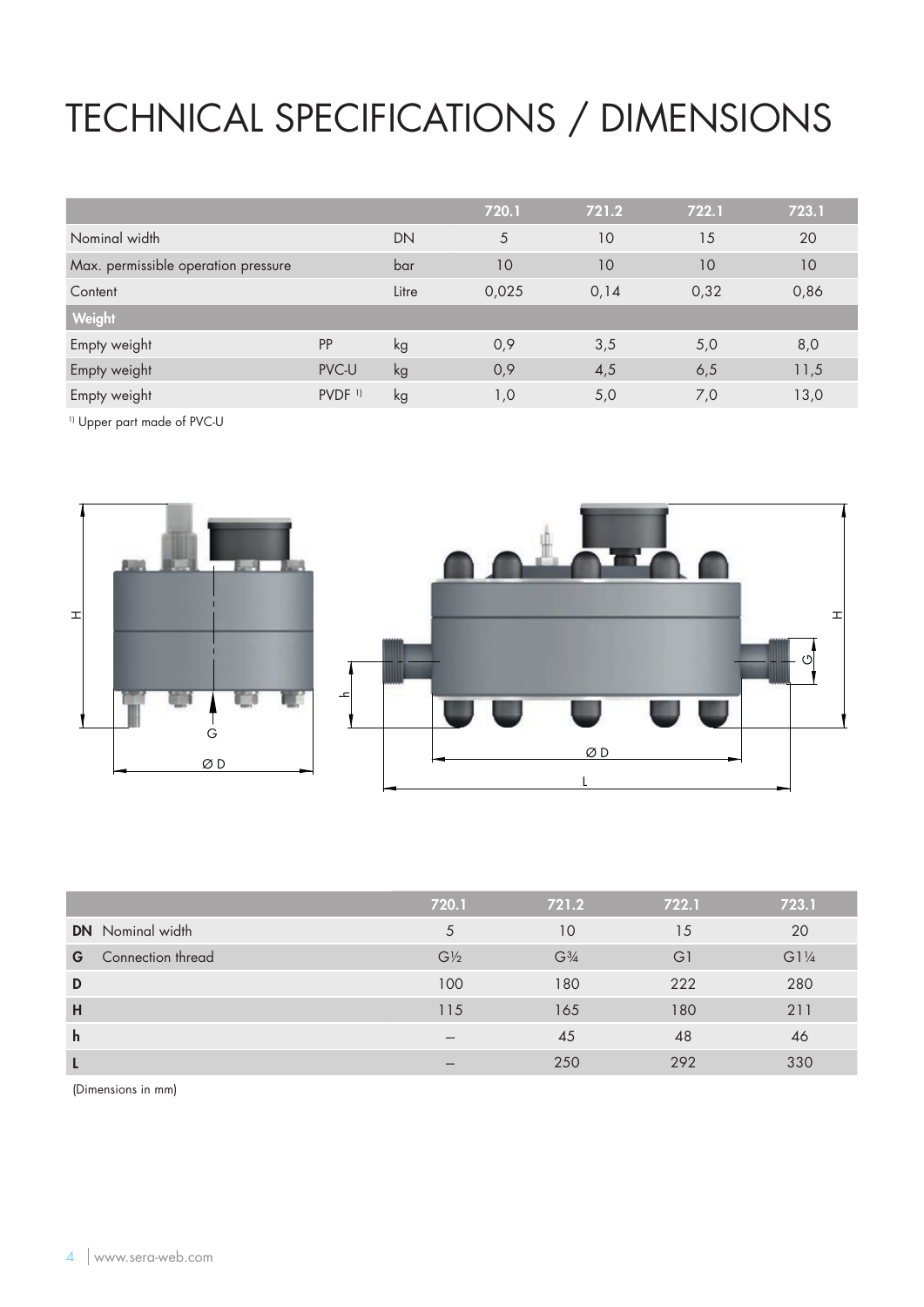## TECHNICAL SPECIFICATIONS / DIMENSIONS

|                         |        |      | 810.1 |      |     |                                                                                   |      |      |     |  |  |  |  |  |  |
|-------------------------|--------|------|-------|------|-----|-----------------------------------------------------------------------------------|------|------|-----|--|--|--|--|--|--|
|                         |        |      |       |      |     | $0.16/10$ $0.32/10$ $0.75/10$ $2.0/10$ $0.16/180$ $0.32/160$ $0.75/140$ $2.0/100$ |      |      |     |  |  |  |  |  |  |
| Max. operating pressure | bar    | 10   | 10    | 10   | 10  | 180                                                                               | 160  | 140  | 100 |  |  |  |  |  |  |
| Volume                  | Litres | 0.16 | 0.32  | 0.75 | 2   | 0.16                                                                              | 0.32 | 0.75 |     |  |  |  |  |  |  |
| Empty weight 1.4571     | kq     | 0.8  | 1.3   | 2.8  | 4.0 | 0.8                                                                               |      | 2.8  | 4.0 |  |  |  |  |  |  |





|                | 810.1             |                |                               |                |                |                |                               |  |  |  |  |  |  |
|----------------|-------------------|----------------|-------------------------------|----------------|----------------|----------------|-------------------------------|--|--|--|--|--|--|
|                | 0.32/10           |                | 2.0/10                        | 0.16/180       |                |                | 2.0/100                       |  |  |  |  |  |  |
| $G\frac{1}{2}$ | $G\frac{1}{2}$    | $G\frac{1}{2}$ | G <sup>3</sup> / <sub>4</sub> | $G\frac{1}{2}$ | $G\frac{1}{2}$ | $G\frac{1}{2}$ | G <sup>3</sup> / <sub>4</sub> |  |  |  |  |  |  |
| 74             | 93                | 212            | 160                           | 74             | 93             | 212            | 160                           |  |  |  |  |  |  |
| 244            | 257               | 288            | 338                           | ---            |                |                |                               |  |  |  |  |  |  |
| 230            | 243               | 274            | 324                           | 124            | 137            | 168            | 218                           |  |  |  |  |  |  |
|                |                   |                |                               | 225            | 238            | 268            | 319                           |  |  |  |  |  |  |
| 14             | 14                | 14             | 18                            | 14             | 14             | 14             | 18                            |  |  |  |  |  |  |
| 30             | 30                | 41             | 46                            | 30             | 30             | 41             | 46                            |  |  |  |  |  |  |
|                | Connection thread | 0.16/10        |                               | 0.75/10        |                |                | 0.32/160<br>$\sqrt{0.75}/140$ |  |  |  |  |  |  |

(Measurements in mm)

<sup>1)</sup> Pressure gauge material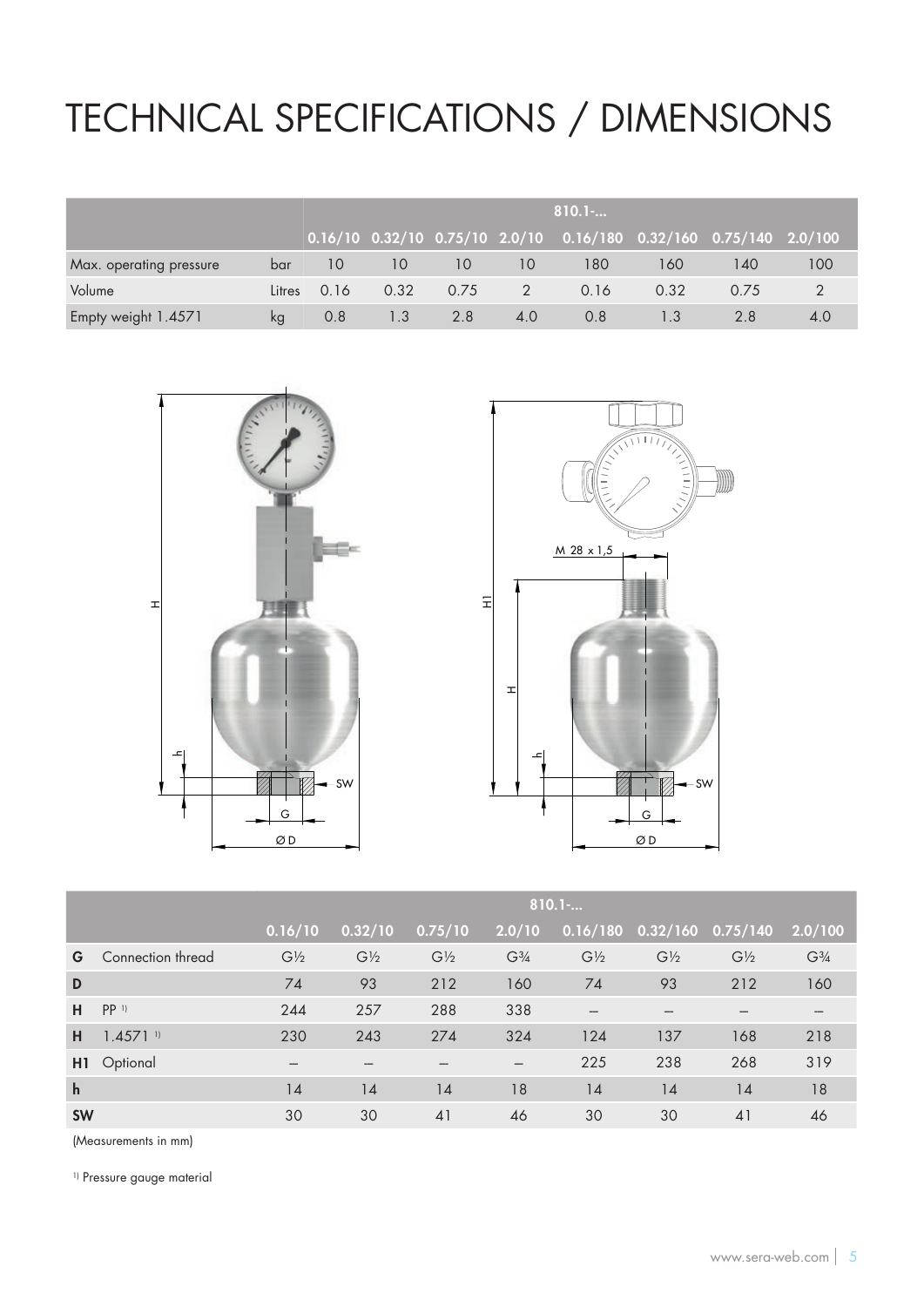### MATERIALS

|                   |                  | 713.1 | 720.1 | 721.2 | 722.1 | 723.1 | 810.1-0,16/10 | 810.1-0,32/10 | $\frac{1}{8}$ 10.1-0,75/10 | 810.1-2,0/10 | $\frac{1}{8}$ 10.1-0,16/100 | 810.1-0,32/160 | 810.1-0,75/140 | 810.1-2,0/100 |
|-------------------|------------------|-------|-------|-------|-------|-------|---------------|---------------|----------------------------|--------------|-----------------------------|----------------|----------------|---------------|
| Pulsation dampfer | PVC-U            | п     | п     | п     | п     | п     |               |               |                            |              |                             |                |                |               |
|                   | PP               | п     | ш     | п     | П     | П     |               |               |                            |              |                             |                |                |               |
|                   | <b>PVDF</b>      | ٠     | П     | П     | п     | П     |               |               |                            |              |                             |                |                |               |
|                   | 1.4571           |       |       |       |       |       | П             | П             | п                          | п            | п                           | п              | п              | П             |
|                   | EPDM             |       |       | П     | ш     | П     |               |               |                            |              |                             |                |                |               |
| Seals             | <b>FPM</b>       |       |       | Ш     |       |       |               |               |                            |              |                             |                |                |               |
|                   | FEP <sup>1</sup> |       |       | П     | п     | Г     |               |               |                            |              |                             |                |                |               |
|                   | <b>EPDM</b>      |       |       |       |       |       |               |               |                            |              |                             |                |                |               |
|                   | FPM              | П     |       |       |       |       | П             | П             | П                          | ш            | п                           | п              | П              | П             |
| Diaphragm         | PTFE             |       | П     |       |       |       |               |               |                            |              |                             |                |                | п             |
|                   | PTFE-faced       |       |       | П     | П     | п     |               |               |                            |              |                             |                |                |               |
|                   | Butyl            |       |       |       |       |       | П             | П             | п                          | П            | п                           | п              | п              | П             |

1) only with pulsation dampfer of PVDF

## ACCESSORIES

| <b>Illustration</b> | <b>Name</b>       | <b>Material</b>   | Article no. | 713.1<br>720.1<br>721.2<br>723.1<br>810.1<br>810.1 |      |   |  | $\hspace{1.5cm}(\hspace{1.5cm}$ |  |
|---------------------|-------------------|-------------------|-------------|----------------------------------------------------|------|---|--|---------------------------------|--|
|                     | Filling pump FLP2 |                   | 9009396     |                                                    | 88 O | H |  |                                 |  |
|                     | <b>Bracket</b>    | 1.4301            | 90010914    |                                                    |      |   |  |                                 |  |
|                     | <b>Bracket</b>    | Coloured<br>steel | 90010915    |                                                    |      |   |  |                                 |  |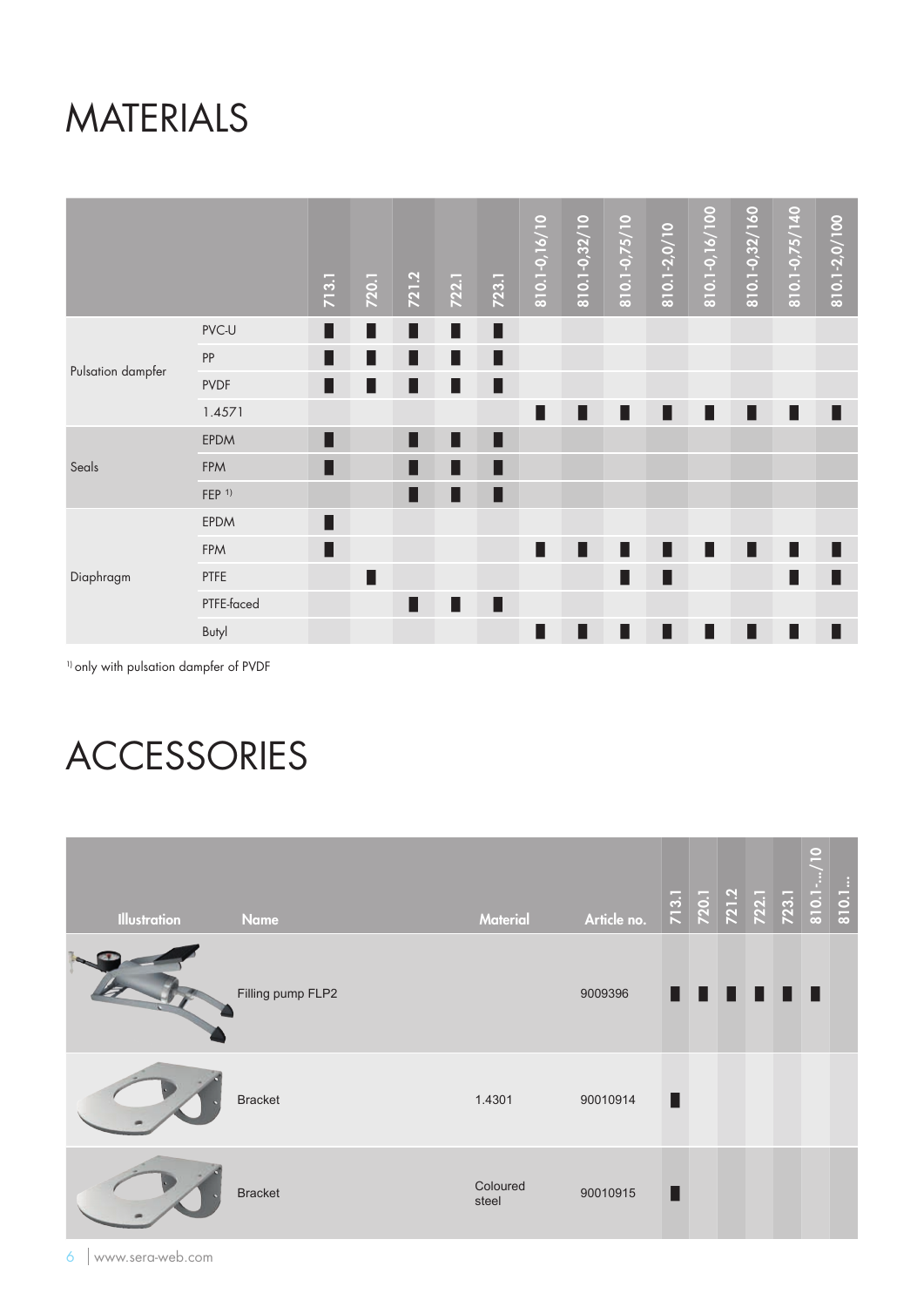## ACCESSORIES

| <b>Illustration</b> | <b>Name</b>                                                                                       |            | <b>Material</b>                                                    | Article no.                                  |   | 713.1<br>720.1<br>721.2<br>722.1<br>723.1 |  | 810.1 | 810.1 |
|---------------------|---------------------------------------------------------------------------------------------------|------------|--------------------------------------------------------------------|----------------------------------------------|---|-------------------------------------------|--|-------|-------|
|                     | <b>Bracket</b>                                                                                    |            | PP                                                                 | 90010913                                     |   |                                           |  |       |       |
|                     | <b>Bracket</b>                                                                                    |            | 1.4301                                                             | 90011238                                     | ▉ |                                           |  |       |       |
|                     | <b>Bracket</b>                                                                                    | PP         | 90011722                                                           |                                              |   |                                           |  |       |       |
|                     | Retaining clamp d16                                                                               | PP         | 90010649                                                           | п                                            |   |                                           |  |       |       |
|                     | Retaining clamp d25                                                                               | PP         | 90010651                                                           |                                              |   |                                           |  |       |       |
|                     | Connection adapter G3/4                                                                           |            | PVC-U / EPDM<br>PVC-U / FPM<br>PP / EPDM<br>PP / FPM<br>PVDF / FEP | 90025079<br>90021733<br>90038083<br>90038082 | ■ |                                           |  |       |       |
|                     | Filling device /<br>pressure gauge<br>Copper alloy measuring system                               |            | Plastic                                                            | 37600675                                     |   |                                           |  |       |       |
|                     | Filling device /<br>pressure gauge<br>Copper alloy measuring system<br>Glycerine-damped manometer |            | Stainless steel                                                    | 37600438                                     |   |                                           |  |       |       |
|                     | Filling device /                                                                                  | $0-25$ bar |                                                                    | 37601674                                     |   |                                           |  |       |       |
|                     | pressure gauge<br>Copper alloy measuring sys-<br>tem                                              | 0-100 bar  |                                                                    | 37601673                                     |   |                                           |  |       |       |
|                     |                                                                                                   | 0-250 bar  |                                                                    | 30066005                                     |   |                                           |  |       |       |